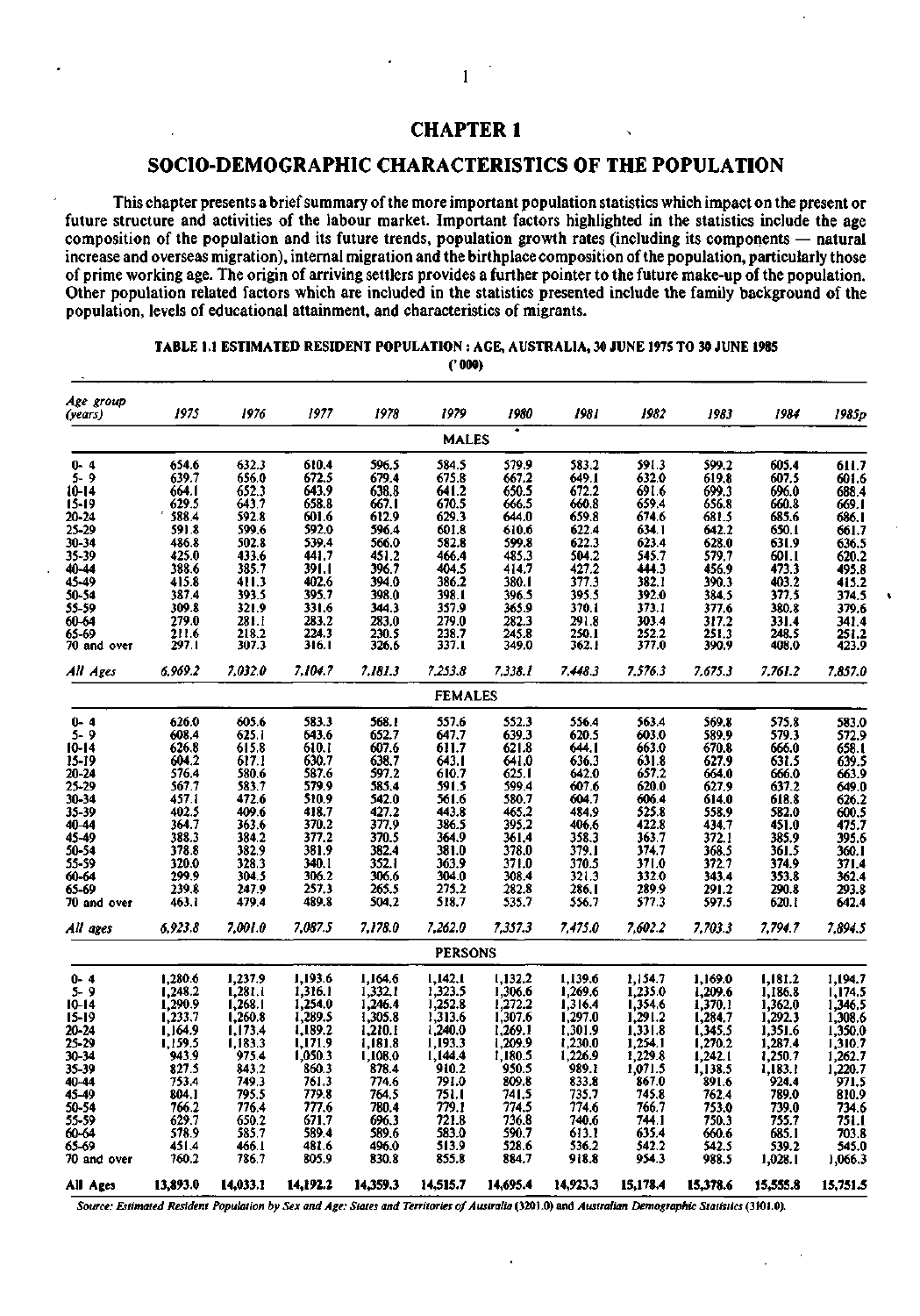

# CHART 1.a. ESTIMATED RESIDENT POPULATION: AGE, AUSTRALIA 30 JUNE 1975 AND 1985

**Source: Australian Demographic Statistics (3101.0).** 





**source: Australian Demographic Statistics (3101.0)**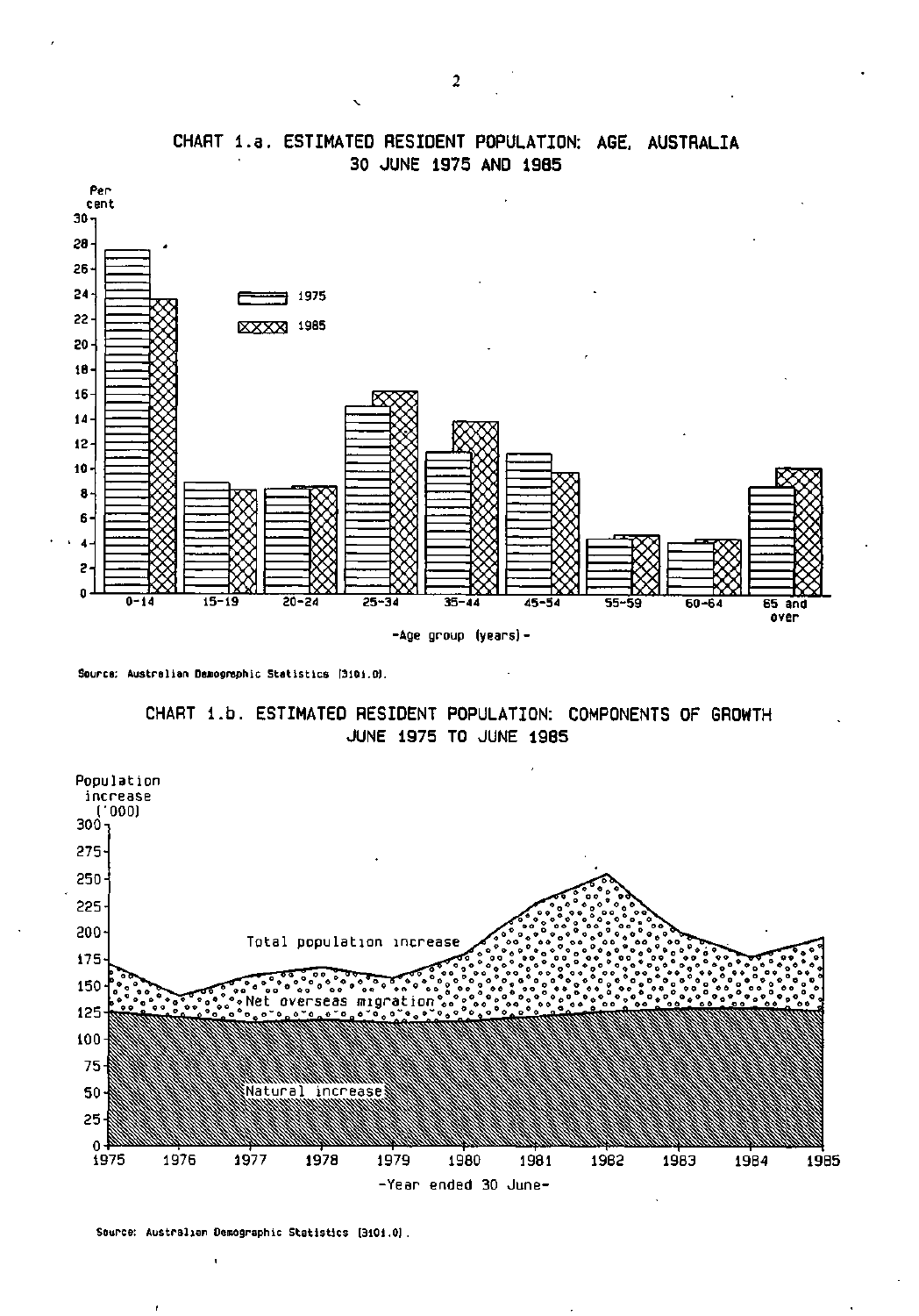|      | Age group (years) |           |                |       |           |             |              |  |  |  |
|------|-------------------|-----------|----------------|-------|-----------|-------------|--------------|--|--|--|
| Year | $0 - 14$          | $15 - 34$ | 35-54          | 55-64 | $15 - 64$ | 65 and over | <b>Total</b> |  |  |  |
|      |                   |           | <b>MALES</b>   |       |           |             |              |  |  |  |
| 1975 | 9,100             | 9,800     | 3,930          | 680   | 14,420    | 1,060       | 24,580       |  |  |  |
| 1976 | 9,540             | 11,750    | 4,360          | 890   | 17,000    | 1,190       | 27,720       |  |  |  |
| 1977 | 12,430            | 16,300    | 6,040          | 1,550 | 23,880    | 1,340       | 37,650       |  |  |  |
| 1978 | 11,350            | 15,050    | 5,550          | 1,110 | 21,710    | 1,380       | 34,430       |  |  |  |
| 1979 | 11,820            | 15,750    | 5,790          | 1,140 | 22,680    | 1,340       | 35,840       |  |  |  |
| 1980 | 15,350            | 22,160    | 8,080          | 1,230 | 31,470    | 1,680       | 48,500       |  |  |  |
| 1981 | 19,620            | 28,300    | 10,720         | 1,440 | 40,460    | 1,790       | 61,870       |  |  |  |
| 1982 | 17,940            | 24,070    | 10,170         | 1,420 | 35,660    | 1,780       | 55,370       |  |  |  |
| 1983 | 12,630            | 16,750    | 7,330          | 1,440 | 25,520    | 1,710       | 39,830       |  |  |  |
| 1984 | 10,750            | 15,120    | 6,540          | 1,560 | 23,220    | 1,560       | 35,530       |  |  |  |
|      |                   |           | <b>FEMALES</b> |       |           |             |              |  |  |  |
| 1975 | 8,580             | 13,940    | 4,020          | 1,520 | 19,470    | 1,490       | 29,540       |  |  |  |
| 1976 | 9,410             | 13,420    | 4,590          | 1,640 | 19,650    | 1,540       | 30,600       |  |  |  |
| 1977 | 11,420            | 16,610    | 5,910          | 2,240 | 24,770    | 1,800       | 37,990       |  |  |  |
| 1978 | 9,710             | 15,460    | 5,180          | 1,880 | 22,520    | 1,750       | 33,990       |  |  |  |
| 1979 | 10,680            | 16,800    | 5,290          | 1,830 | 23,920    | 1,800       | 36,400       |  |  |  |
| 1980 | 13,930            | 21,040    | 6,760          | 2,140 | 29,940    | 2,150       | 46,010       |  |  |  |
| 1981 | 17,690            | 26,080    | 8,750          | 2,200 | 37,030    | 2,150       | 56,870       |  |  |  |
| 1982 | 15,800            | 23,380    | 8,410          | 2.150 | 33,940    | 2,060       | 51,800       |  |  |  |
| 1983 | 11,090            | 17,040    | 6,180          | 2,260 | 25,480    | 2,010       | 38,560       |  |  |  |
| 1984 | 10,250            | 16,480    | 6,470          | 2,430 | 25,380    | 1,980       | 37,580       |  |  |  |
|      |                   |           | <b>PERSONS</b> |       |           |             |              |  |  |  |
| 1975 | 17,670            | 23,750    | 7,950          | 2,200 | 33,890    | 2,550       | 54,120       |  |  |  |
| 1976 | 18,960            | 25,170    | 8,940          | 2,530 | 36,640    | 2,720       | 58,320       |  |  |  |
| 1977 | 23,850            | 32,910    | 11,950         | 3,790 | 48,650    | 3,150       | 75,640       |  |  |  |
| 1978 | 21,060            | 30,510    | 10,730         | 2,990 | 44,230    | 3,130       | 68,420       |  |  |  |
| 1979 | 22,510            | 32,550    | 11,070         | 2,970 | 46,600    | 3,140       | 72,240       |  |  |  |
| 1980 | 29,280            | 43,190    | 14,830         | 3,380 | 61,460    | 3,830       | 94,500       |  |  |  |
| 1981 | 37,310            | 54,390    | 19,460         | 3,640 | 77,500    | 3,930       | 118,740      |  |  |  |
| 1982 | 33,740            | 47,440    | 18,580         | 3,570 | 69,600    | 3,840       | 107,170      |  |  |  |
| 1983 | 23,720            | 33,790    | 13,510         | 3,700 | 51,000    | 3,720       | 78,390       |  |  |  |
| 1984 | 21,010            | 31,570    | 13,020         | 3,980 | 48,570    | 3,520       | 73,110       |  |  |  |

**TABLE 1.2. PERMANENT ARRIVALS (SETTLERS): AGE BY SEX, 1975 TO 1984** 

*Source: Overseas Arrivals and Departures, Australia* **(3404.0).**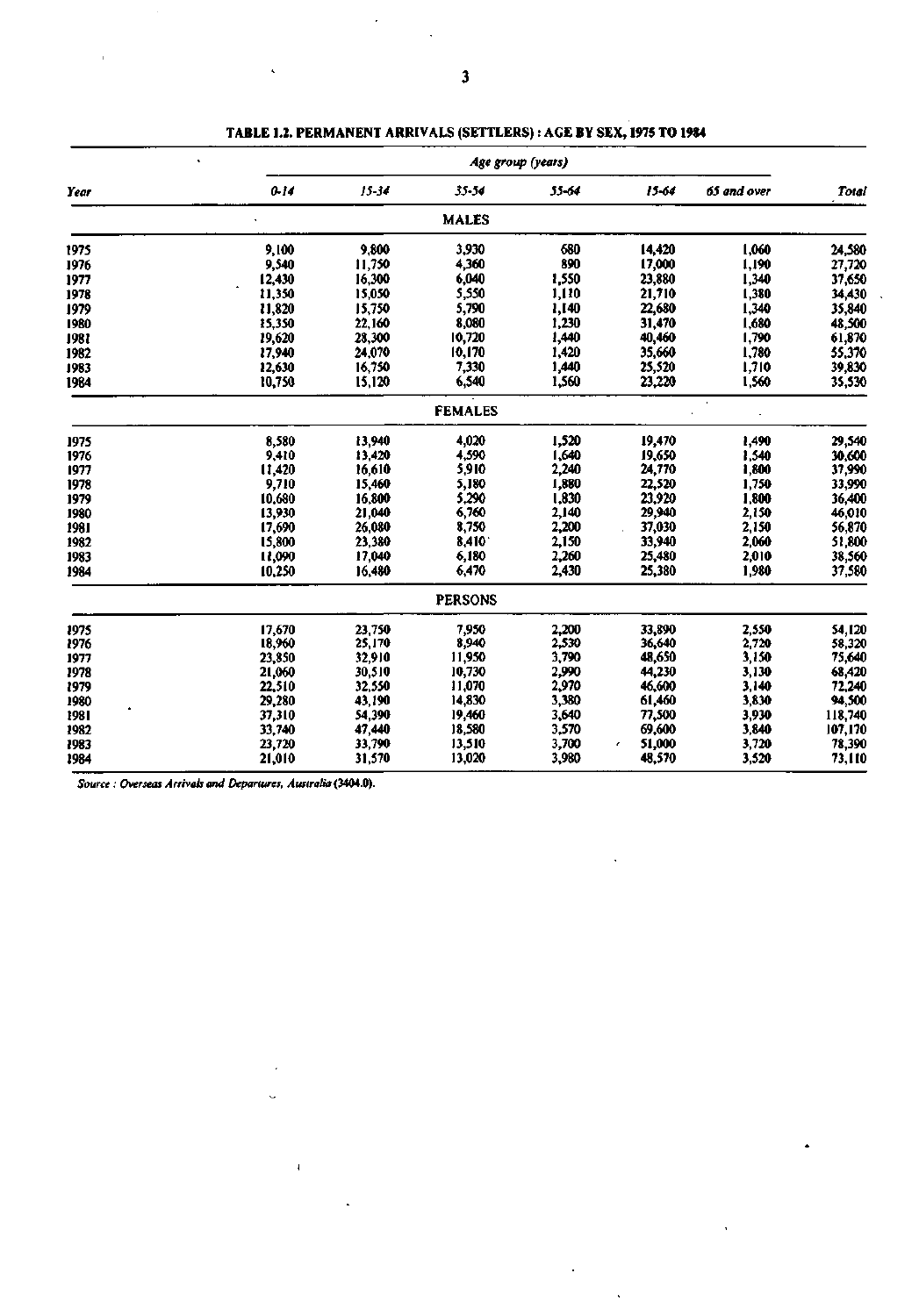|                            |              | Age group (years) |             |                |  |  |
|----------------------------|--------------|-------------------|-------------|----------------|--|--|
| Country of birth           | $0 - 14$     | 15-64             | 65 and over | Total          |  |  |
| Africa                     |              |                   |             |                |  |  |
| Egypt                      | 90           | 290               | 20          | 390            |  |  |
| <b>Mauritius</b>           | 130          | 290               | 10          | 430            |  |  |
| South Africa               | 470          | 880               | 80          | 1,440          |  |  |
| Other Africa               | 290          | 720               | 20          | 1,030          |  |  |
| Total Africa               | 970          | 2,170             | 140         | 3,280          |  |  |
| America                    |              |                   |             |                |  |  |
| Canada                     | 320          | 490               | 10          | 830            |  |  |
| Chile                      | 650          | 1,030             | IO          | 1,700          |  |  |
| United States of America   | 560          | 930               | 30          | 1,520          |  |  |
| Other America              | 730          | 1,200             | 40          | 1,970          |  |  |
| Total America              | 2,260        | 3,650             | 100         | 6,010          |  |  |
| Asia                       |              |                   |             |                |  |  |
| China                      | 390          | 2,350             | 400         | 3,140          |  |  |
| Hong Kong                  | t,300        | 1,970             | 20          | 3,290          |  |  |
| India                      | 450          | 1,390             | 110         | 1,950          |  |  |
| Indonesia                  | 330          | 930               | 40          | 1,300          |  |  |
| Lebanon                    | 790          | 1,560             | 30          | 2,380          |  |  |
| Malaysia                   | 800          | 1,580             | 30          | 2,410          |  |  |
| <b>Philippines</b>         | 830          | 2,240             | 100         | 3,160          |  |  |
| Sri Lanka                  | 680          | 1,530             | 110         | 2,320          |  |  |
| Other Asia                 | 4,600        | 10,690            | 340         | 15,630         |  |  |
| Total Asia                 | 10,150       | 24,250            | 1.190       | 35,590         |  |  |
| Europe                     |              |                   |             |                |  |  |
| France                     | 100          | 210               | 10          | 330            |  |  |
| Germany                    | 290          | 700               | 70          | 1,050          |  |  |
| Greece                     | 220          | 450               | 20          | 680            |  |  |
| Italy                      | 130          | 370               | 50          | 550            |  |  |
| <b>Netherlands</b>         | 130          | 340               | 20          | 500            |  |  |
| United Kingdom and Ireland | 2,840        | 8,020             | 1,450       | 12,310         |  |  |
| Yugoslavia<br>Other Europe | 410<br>1,450 | 1,030<br>3,370    | 50<br>160   | 1,480<br>4,980 |  |  |
| Total Europe               | 5,560        | 14,490            | 1,830       | 21,880         |  |  |
| Oceania                    |              |                   |             |                |  |  |
| Fiji.                      | 190          | 470               | 20          | 670            |  |  |
| New Zealand                | 2,520        | 6,430             | 130         | 9,080          |  |  |
| Other Oceania              | 440          | 540               | 30          | 1,010          |  |  |
| Total Oceania              | 3.140        | 7,440             | 170         | 10,750         |  |  |
| Total all countries        | 22,080       | 52,010            | 3,420       | 77,510         |  |  |

 $\ddot{\phantom{a}}$ 

۰

#### **TABLE 1 J. PERMANENT ARRIVALS (SETTLERS): COUNTRY OF BIRTH BY AGE, YEAR ENDING 30 JUNE 1985**  l,

*Source: Unpublished Overseas Arrivals and Departures Statistics, Demography Section ABS.* 

 $\mathbb{Z}^2$ 

 $\cdot$ 

 $\Delta \sim 10^4$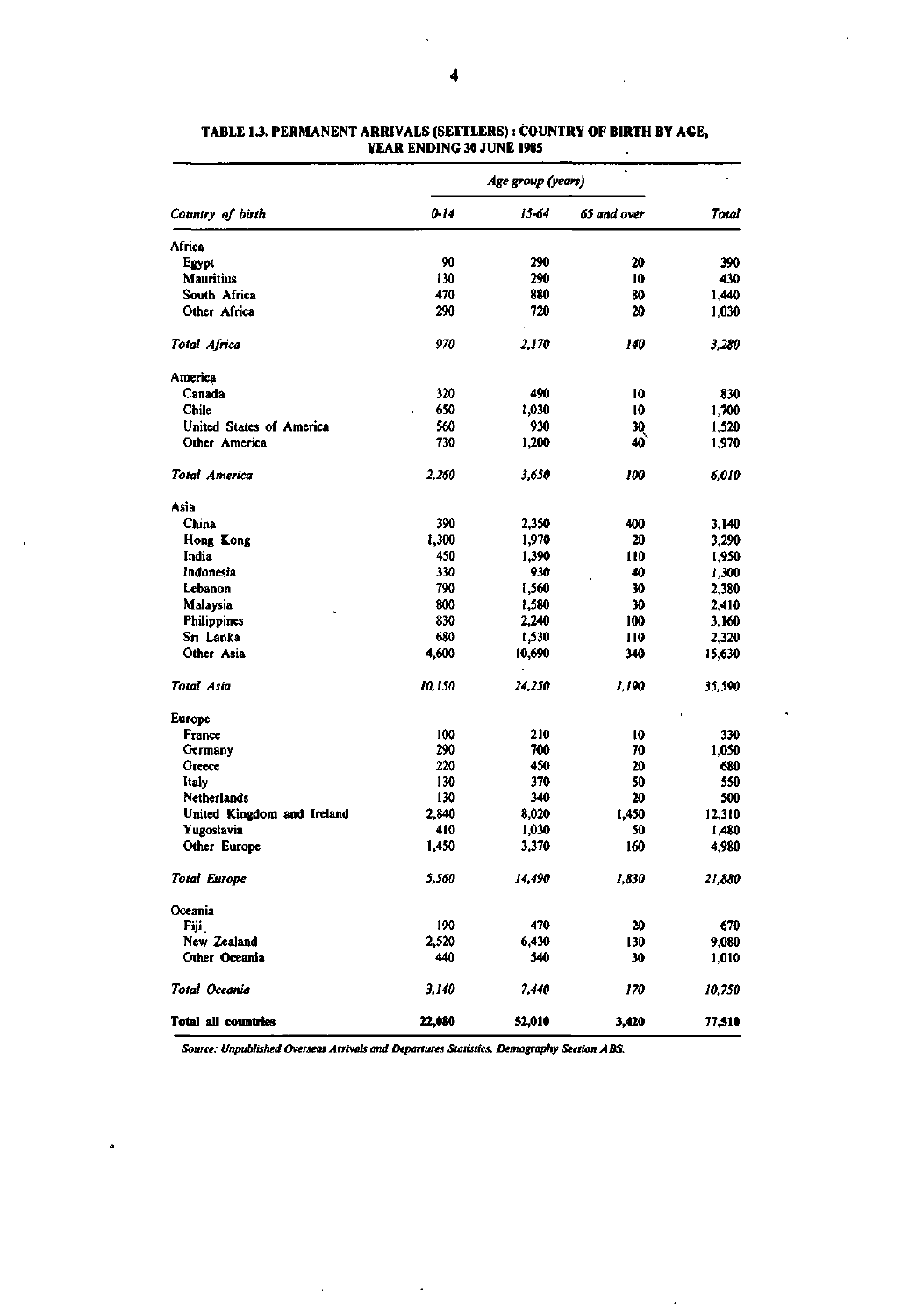

**Source: Rejections of tho Ovulations of Australia. States and Territories. 1S84 to 2031 0222.0).** 

Ō,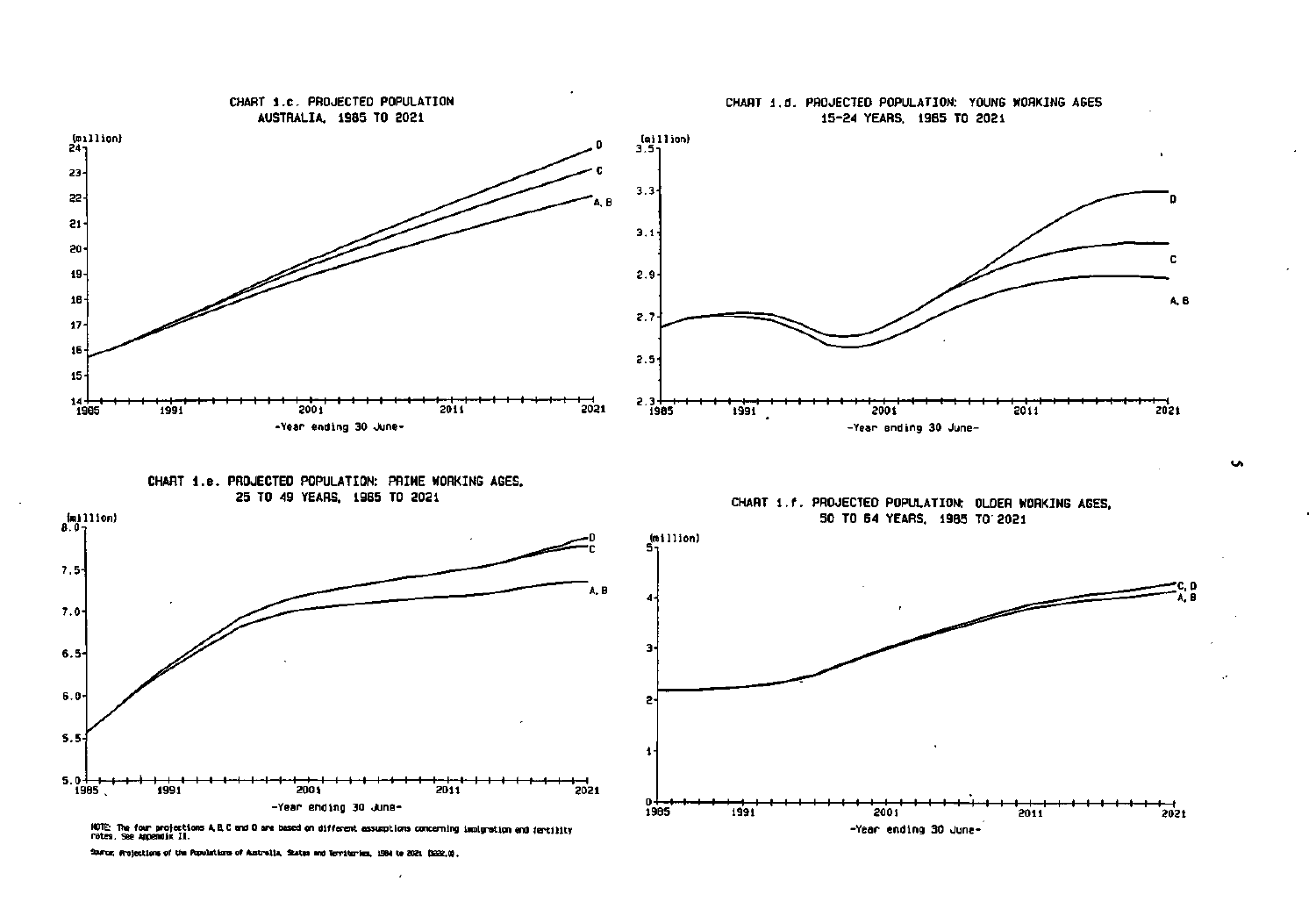|                           | <b>Employed</b>  |                |                |                 | In the          | Not<br>in the   |       | Unem-            | Partici-       |
|---------------------------|------------------|----------------|----------------|-----------------|-----------------|-----------------|-------|------------------|----------------|
| Migration category        | <b>Full-time</b> | Part-time      | <b>Total</b>   | Unem-<br>ployed | labour<br>force | labour<br>force | Total | ployment<br>rate | pation<br>rate |
|                           |                  |                |                | $-1000-$        |                 |                 |       | $-$ per cent $-$ |                |
|                           |                  |                | <b>MALES</b>   |                 |                 |                 |       |                  |                |
| Sponsored by              | 157.3            | 3.3            | 160.6          | 21.5            | 182.0           | 36.7            | 218.7 | 11.8             | 83.2           |
| Family                    | 82.1             | ۰              | 83.6           | 13.3            | 96.9            | 27.8            | 124.7 | 13.8             | 77.7           |
| Employer                  | 39.0             | ۰              | 39.4           | 3.0             | 42.3            | ۰               | 45.0  | 7.0              | 94.0           |
| Other organisation        | 36.2             | ۰              | 37.6           | 5.2             | 42.8            | 6.2             | 49.0  | 12.1             | 87.3           |
| Unsponsored               | 323.3            | 10.8           | 334.1          | 41.7            | 375.7           | 47.2            | 422.9 | 11.1             | 88.8           |
| New Zealander             | 52.0             | ۰              | 54.7           | 5.0             | 59.6            | ٠               | 62.3  | 8.3              | 95.7           |
| Refugee                   | 25.1             | ۰              | 26.2           | 10.3            | 36.5            | 5.8             | 42.3  | 28.2             | 86.3           |
| Other                     | 246.2            | 7.0<br>$\cdot$ | 253.2          | 26.4            | 279.6           | 38.7            | 318.4 | 9.5              | 87.8           |
| <b>Total</b>              | 480.5            | 14.1           | 494.6          | 63.1            | 557.8           | 83.9            | 641.7 | 11.3             | 86.9           |
|                           |                  |                | <b>FEMALES</b> |                 |                 |                 |       |                  |                |
| Sponsored by              | 27.6             | 11.1           | 38.7           | 5.2             | 43.9            | 54.5            | 98.4  | 11.8             | 44.6           |
| Family                    | 19.7             | 6.8            | 26.5           | 4.3             | 30.8            | 45.2            | 76.0  | 14.0             | 40.6           |
| Employer                  | ٠                | ۰              | ٠              | ۰               | 3.1             | ٠               | 4.8   |                  | 63.6           |
| Other organisation        | 6.1              | 3.5            | 9.6            |                 | 10.0            | 7.5             | 17.5  |                  | 57.1           |
| Unsponsored               | 62.3             | 18.3           | 80.6           | 11.1            | 91.6            | 54.7            | 146.3 | 12.1             | 62.6           |
| New Zealander             | 19.0             | 5.2            | 24.2           | 3.2             | 27.4            | 9.6             | 37.0  | $\,$<br>11.6     | 74.1           |
| Refugee                   | 6.5              | ٠              | 6.6            | ٠               | 8.7             | 3.9             | 12.6  | ٠                | 69.0           |
| Other                     | 36.8             | 12.9           | 49.7           | 5.8             | 55.5            | 41.2            | 96.7  | 10.5             | 57.4           |
| Wife accompanying husband | 113.4            | 63.7           | 177.1          | 27.8            | 204.9           | 186.4           | 391.3 | 13.6             | 52.4           |
| <b>Total</b>              | 203.4            | 93.0           | 296.4          | 44.0            | 340.5           | 295.6           | 636.0 | 12.9             | 53.5           |

#### **TABLE 1.4. MIGRANTS WHO ARRIVED IN AUSTRALIA AFTER 1960 AGED 18 AND OVER : MIGRATION CATEGORY AND LABOUR FORCE STATUS, MARCH 1984**

*Source: Characteristics of Migrants Aged 18 Years and Over at Tune of Arrival and Who Arrived After 1960, Australia, March 1984* **(6250.0).** 

**CHART i.g. MIGRANTS WHO ARRIVED IN AUSTRALIA AFTER i960 AGED 18 . YEARS AND OVER : PLACE OF LAST RESIDENCE AND YEAR OF ARRIVAL.**  MARCH 19B4



**Source: Characteristics of Migrants Aged IB Years and Over at Tine of Arrival and Who Arrived After 1960. Australia. March 19B4 (6850.0) .**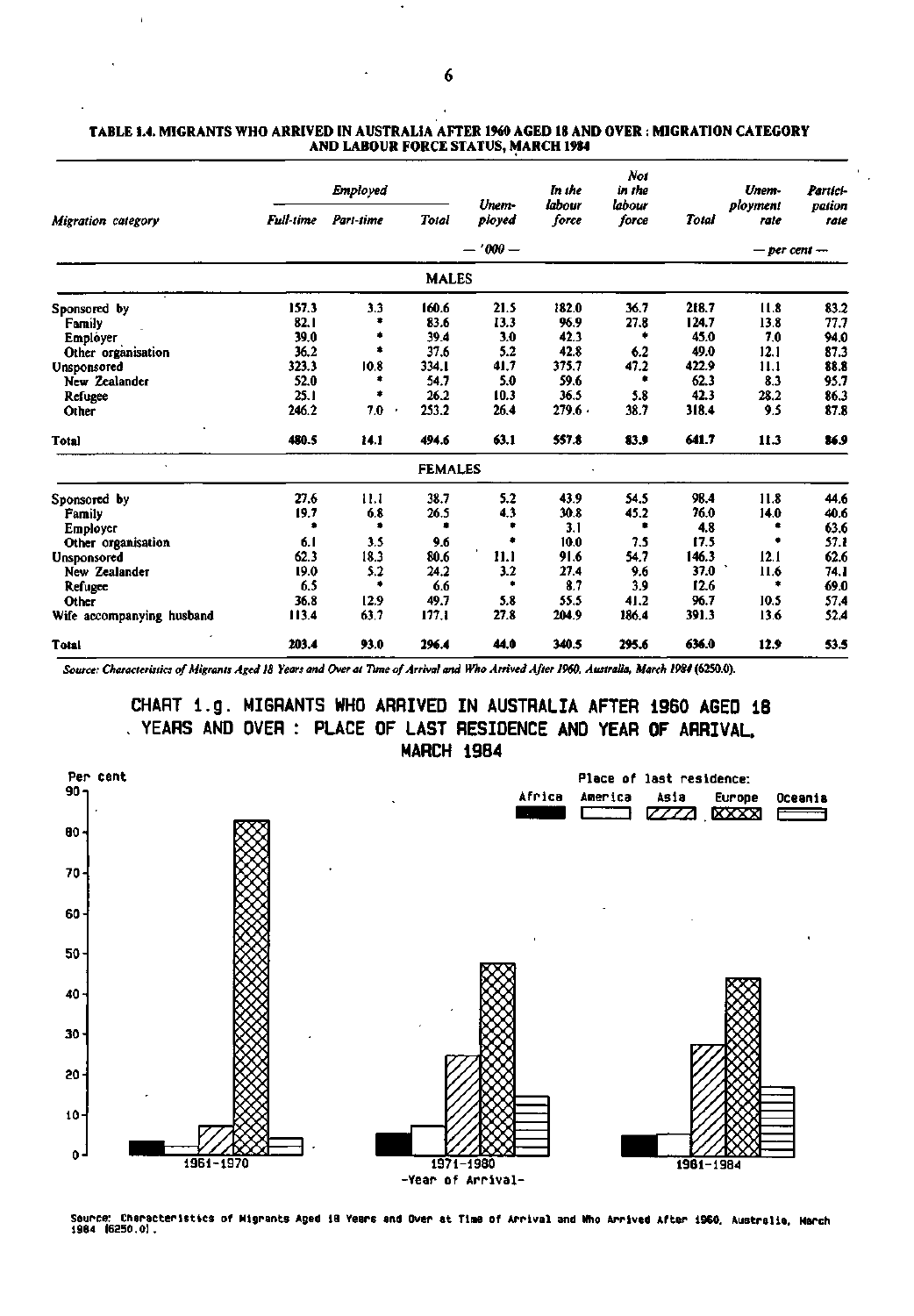



**Source: Characteristics of Migrants Aged IB Years and Over at Time of Arrival and Who Arrived After 1960. Australia. March 1984 (6250.0) .** 

 $\tilde{\mathbf{v}}$ 

 $\ddot{\phantom{a}}$ 

 $\overline{1}$ 

| TABLE 1.5. MIGRANTS WHO ARRIVED IN AUSTRALIA AFTER 1960 AGED 18 AND OVER : LABOUR FORCE STATUS |  |
|------------------------------------------------------------------------------------------------|--|
| AND YEAR OF ARRIVAL, MARCH 1984                                                                |  |

|                 | <b>Employed</b> |           |       |                 | In the          | Not in the      |              | Unemploy-        | Partici-       |
|-----------------|-----------------|-----------|-------|-----------------|-----------------|-----------------|--------------|------------------|----------------|
| Year of arrival | Full-time       | Part-time | Total | Unem-<br>ployed | labour<br>force | labour<br>force | <b>Total</b> | ment<br>rate     | pation<br>rate |
|                 |                 |           |       | $-1000 -$       |                 |                 |              | $-$ per cent $-$ |                |
|                 |                 |           |       | <b>MALES</b>    |                 |                 |              |                  |                |
| 1961-1970       | 220.1           | 5.2       | 225.3 | 23.8            | 249.1           | 46.4            | 295.5        | 9.5              | 84.3           |
| 1971-1980       | 193.8           | 4,7       | 198.5 | 21.9            | 220.4           | 22.9            | 243.3        | 9.9              | 90.6           |
| 1981-1984       | 66.6            | 4.2       | 70.8  | 17.5            | 88.2            | 14.6            | 102.9        | 19.8             | 85.8           |
| Total           | 480.5           | 14.1      | 494.6 | 63.1            | 557.8           | 83.9            | 641.7        | 11.3             | 86.9           |
|                 |                 |           |       | <b>FEMALES</b>  |                 |                 |              |                  |                |
| 1961-1970       | 75.6            | 39.8      | 115.4 | 12.0            | 127.4           | 135.1           | 262.5        | 9.4              | 48.5           |
| 1971-1980       | 98.0            | 40.9      | 138.9 | 17.0            | 155.9           | 111.8           | 267.8        | 10.9             | 58.2           |
| 1981-1984       | 29.8            | 12.3      | 42.1  | 15.0            | 57.1            | 48.6            | 105.7        | 26.3             | 54.0           |
| <b>Total</b>    | 203.4           | 93.0      | 296.4 | 44.0            | 340.5           | 295.6           | 636.0        | 12.9             | 53.5           |
|                 |                 |           |       | <b>PERSONS</b>  |                 |                 |              |                  |                |
| 1961-1970       | 295.7           | 45.0      | 340.8 | 35.8            | 376.5           | 181.5           | 558.0        | 9.5              | 67.5           |
| 1971-1980       | 291.7           | 45,7      | 337,4 | 38.9            | 376.3           | 134.8           | 51 î.H       | 10.3             | 73.6           |
| 1981-1984       | 96.4            | 16.4      | 112.9 | 32.5            | 145.3           | 63.2            | 208.6        | 22.3             | 69.7           |
| <b>Total</b>    | 683.9           | 167.1     | 791.0 | 107.2           | 898.2           | 379.5           | 1,277.7      | 11.9             | 70.3           |

*Source: Characteristics of Migrants Aged IS Years and Over at Time of Arrival and Who Arrived After I960, Australia, March 1984* **(6250.0).**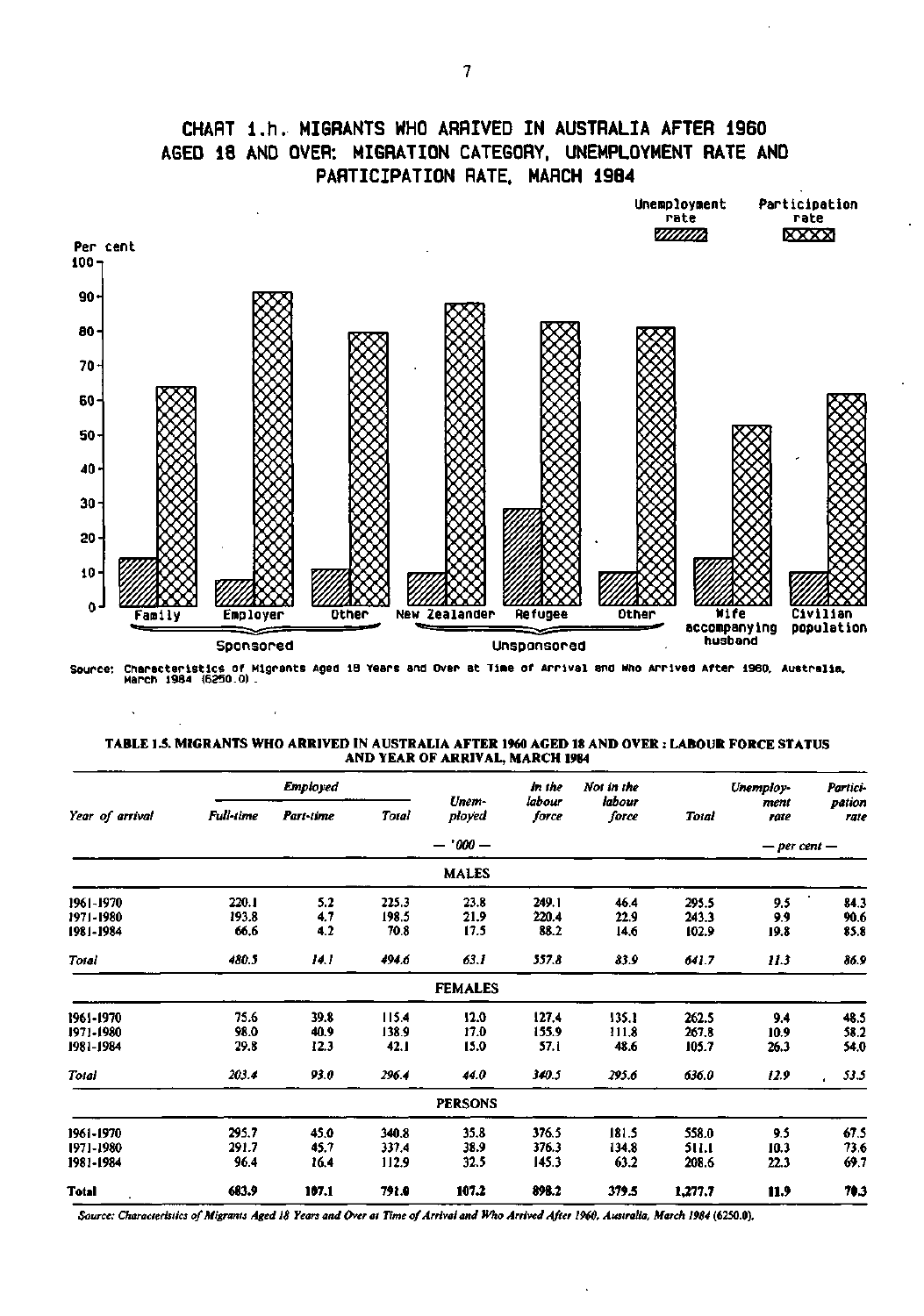|              | Current labour force status |            |                            |                         |          |            |                            |              |  |  |  |
|--------------|-----------------------------|------------|----------------------------|-------------------------|----------|------------|----------------------------|--------------|--|--|--|
|              |                             |            | Males                      |                         |          |            | <b>Females</b>             |              |  |  |  |
| Age group    | <b>Employed</b>             | Unemployed | Not in the<br>labour force | Total                   | Employed | Unemployed | Not in the<br>labour force | <b>Total</b> |  |  |  |
|              |                             |            |                            | <b>NUMBER ('000)</b>    |          |            |                            |              |  |  |  |
| $15 - 19$    | 48.3                        | 17.7       | 32.2                       | 98.3                    | 56.9     | 17.3       | 46.0                       | 120.2        |  |  |  |
| 20-24        | 167.7                       | 27.5       | 14.6                       | 209.8                   | 168.6    | 22.7       | 61.3                       | 252.5        |  |  |  |
| 25-29        | 175.8                       | 16.5       | 8.6                        | 200.9                   | 107.9    | 8.8        | 68.7                       | 185.4        |  |  |  |
| 30-34        | 119.9                       | 12.2       | 7.3                        | 139.3                   | 62.0     | 6.2        | 45.4                       | 113.6        |  |  |  |
| 35-44        | 140.9                       | 11.9       | 10.0                       | 162.8                   | 75.3     | 8.7        | 60.1                       | 144.2        |  |  |  |
| 45-54        | 55.4                        | 6.2        | 10.8                       | 72.4                    | 25.4     | 3.5        | 33.9                       | 62.7         |  |  |  |
| 55-64        | 21.9                        | 3.7        | 25.7                       | 51.2                    | 6.9      | ۰          | 39.9                       | 46.7         |  |  |  |
| 65 and over  |                             | ۰          | 29.4                       | 31.2                    | ٠        |            | 40.8                       | 41.8         |  |  |  |
| <b>Total</b> | 731.7                       | 95.7       | 138.5                      | 965.9                   | 504.0    | 67.2       | 396.0                      | 967.2        |  |  |  |
|              |                             |            |                            | <b>MOBILITY RATE(a)</b> |          |            |                            |              |  |  |  |
| $15-19$      | 157                         | 240        | 126                        | 154                     | 191      | 277        | 176                        | 193          |  |  |  |
| 20-24        | 324                         | 419        | 260                        | 328                     | 39 t     | 502        | 370                        | 394          |  |  |  |
| 25-29        | 317                         | 393        | 335                        | 323                     | 311      | 386        | 269                        | 297          |  |  |  |
| 30-34        | 219                         | 368        | 287                        | 230                     | 192      | 252        | 172                        | 186          |  |  |  |
| 35-44        | 143                         | 274        | 193                        | 151                     | 121      | 247        | 149                        | 136          |  |  |  |
| 45-54        | 83                          | 182        | 146                        | 93                      | 70       | 210        | 92                         | 84           |  |  |  |
| 55-64        | 54                          | 117        | 94                         | 73                      | 48       | ۰          | 70                         | 65           |  |  |  |
| 65 and over  | ٠                           | ٠          | 51                         | 49                      | ۰        | ۰          | 50                         | 50           |  |  |  |
| Total        | 181                         | 296        | 104                        | 169                     | 198      | 319        | 127                        | 165          |  |  |  |

#### **TABLE 1.6. PERSONS AGED 15 YEARS AND OVER WHO CHANGED USUAL RESIDENCE : LABOUR FORCE STATUS BY AGE, YEAR ENDED 30 JUNE 1985**

(a) Movers per 1,000 population of the same sex/ age group and labour force status category.

ï

*Source: Internal Migration. Australia. Year Ended 30 June 1985* (3408.0).

#### **TABLE 1.7. PERSONS AGED 15 YEARS AND OVER WHO CHANGED USUAL RESIDENCE: TYPE OF MOVE BY REASON FOR MOVE, YEAR ENDED 30 JUNE 1985 ('000)**

*Moved intrastate Moved interstate From From From From metro- non-metro- metro- non-metro-Within Within politan to politan to Between Between politan to politan to metro- non-metro- non-metro- metro- metro- non-metro- non-metro- metro-Reason politan politan politan politan politan politan politan politan for move area area area area areas areas areas areas Total*  Housing 651.9 296.8 25.1 6.4 3.9 3.1 *\** **•** 990.4 Employment 53.0 106.7 39.2 48.2 38.1 21.6 12.8 24.0 343.7 **Transport 25.7 8.4 \* \* \* \* \* \* 36.3** Marital status change 89.7 50.0 4.6 5.5 3.5 **\*** \* \* \* 159.0<br>Retirement 3.6 7.8 4.6 **\*** \* \* \* \* \* <u>\* \* \* \* \* \* 22.1</u> Retirement 3.6 7.8 4.6 **\* \* • \* •** 22.1 Other 181.3 91.8 23.3 19.2 22.0 13.5 15.2 15.2 381.6 Total movers 1,005.1 **561.6** 97.2 82.9 **68.1 40.4 34.3 43.5 1,933.1** 

*Source: Internal Migration. Australia, Year Ended 30 June 1985* (3408.0).

 $\pmb{\phi}$ 

**/**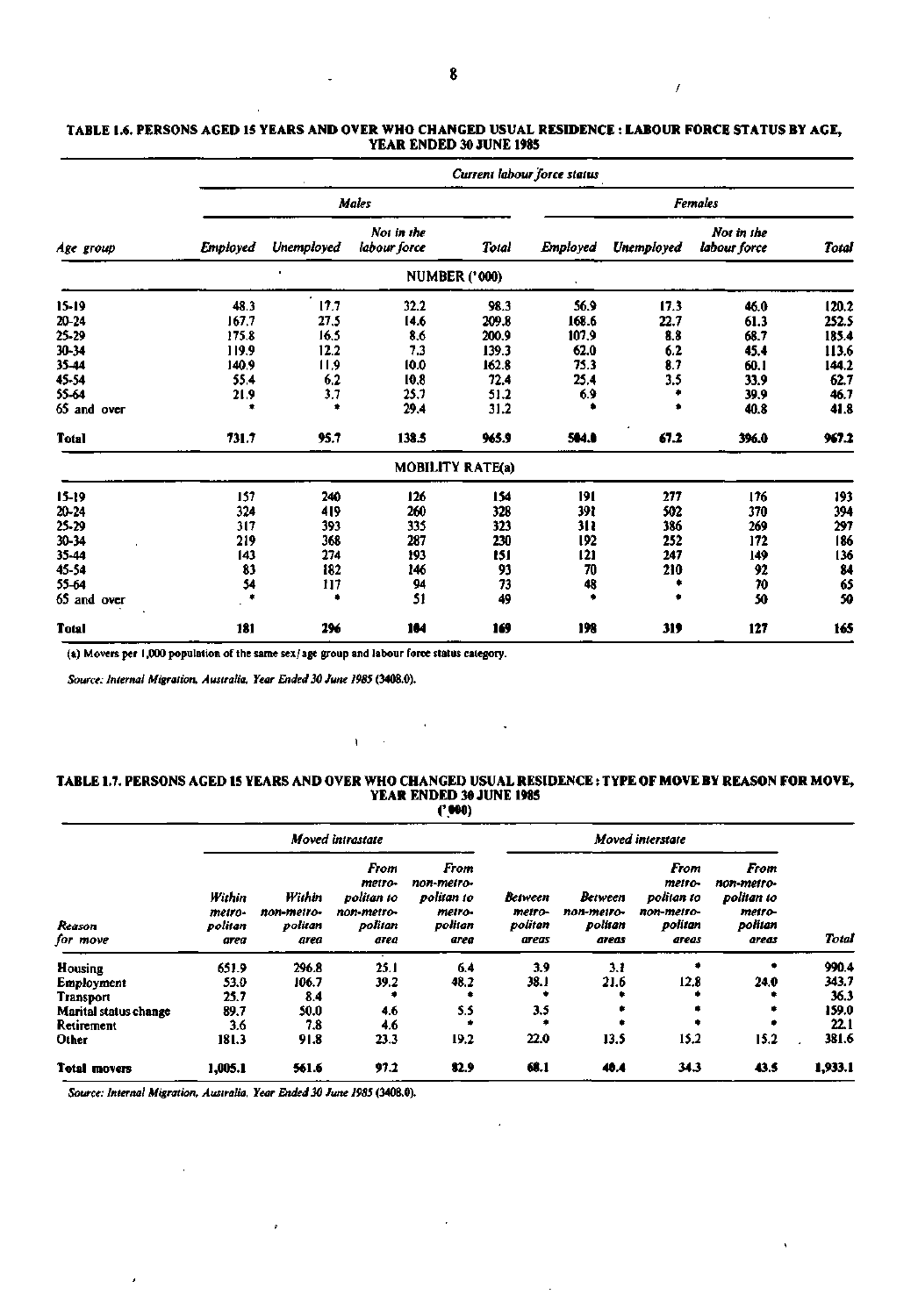|                |           | Age group (years) |                |       |       |       |          |  |  |  |
|----------------|-----------|-------------------|----------------|-------|-------|-------|----------|--|--|--|
|                |           |                   |                |       |       |       |          |  |  |  |
| Marital status | $15 - 19$ | $20 - 24$         | $25 - 29$      | 30-34 | 35-44 | 45-64 | Total(a) |  |  |  |
|                |           |                   | <b>MALES</b>   |       |       |       |          |  |  |  |
| Married        | 2.2       | 66.2              | 118.3          | 103.0 | 129.4 | 97.0  | 538.3    |  |  |  |
| Unmarried      | 96.1      | 143.6             | 82.6           | 36.4  | 33.3  | 26.7  | 427.6    |  |  |  |
| Total          | 98.3      | 209.8             | 200.9          | 139.4 | 162.7 | 123.6 | 965.9    |  |  |  |
|                |           |                   | <b>FEMALES</b> |       |       |       |          |  |  |  |
| Married        | 16.7      | 113.9             | 124.2          | 89.0  | 114.8 | 78.7  | 553.2    |  |  |  |
| Unmarried      | 103.5     | 138.6             | 61.2           | 24.6  | 29.3  | 30.8  | 414.0    |  |  |  |
| Total<br>٠     | 120.2     | 252.5             | 185.4          | 113.6 | 144.2 | 109.4 | 967.2    |  |  |  |
|                | ٠         |                   | <b>TOTAL</b>   |       |       |       |          |  |  |  |
| Married        | 19.0      | 180.1             | 242.6          | 192.0 | 244.2 | 175.7 | 1,091.5  |  |  |  |
| Unmarried      | 199.5     | 282.2             | 143.8          | 61.0  | 62.7  | 57.4  | 841.6    |  |  |  |
| Total          | 218.5     | 462.3             | 386.3          | 252.9 | 306.9 | 233.1 | 1,933.1  |  |  |  |

#### **TABLE 1.8. PERSONS AGED 15 YEARS AND OVER WHO CHANGED USUAL RESIDENCE FOR EMPLOYMENT REASONS : MARITAL STATUS BY AGE, AUSTRALIA, YEAR ENDED 30 JUNE 1985 ('000)**

(a) Total includes ages 65 years and over.

*Source: Unpublished Statistics. ABS Internal Migration Survey. Year Ended 30 June 1985* **(3408.0).** 

### **TABLE 1.9. PERSONS AGED 15 YEARS AND OVER WHO CHANGED USUAL RESIDENCE FOR EMPLOYMENT REASONS : TYPE OF MOVE AND STATE OF USUAL RESIDENCE, YEAR ENDED 30 JUNE 1985**

l.

|                    | (' 000)<br>----          |         |      |       |             |      |      |        |           |  |  |  |
|--------------------|--------------------------|---------|------|-------|-------------|------|------|--------|-----------|--|--|--|
|                    | State of usual residence |         |      |       |             |      |      |        |           |  |  |  |
| Type of move       | N.S.W.                   | Vic.    | Old  | S.A.  | <b>W.A.</b> | Tas. | N.T. | A.C.T. | Australia |  |  |  |
| Moved within State | 72.0                     | 51.0    | 65.9 | 18. I | 33.0        | 5.8  |      | ٠      | 247.2     |  |  |  |
| Moved into State   | 26.I                     | 20.3    | 19.7 | 7.2   | 6.8         | 2.8  | 7.0  | 6.6    | 96.5      |  |  |  |
| Moved out of State | 29.9                     | $-21.0$ | 21.6 | 6.4   | 7.9         | 2.6  | 3.5  | 3.7    | 96.5      |  |  |  |

*Source: Internal Migration, Australia, Year Ended 30 June 1985* **(3408.0).** 

**0**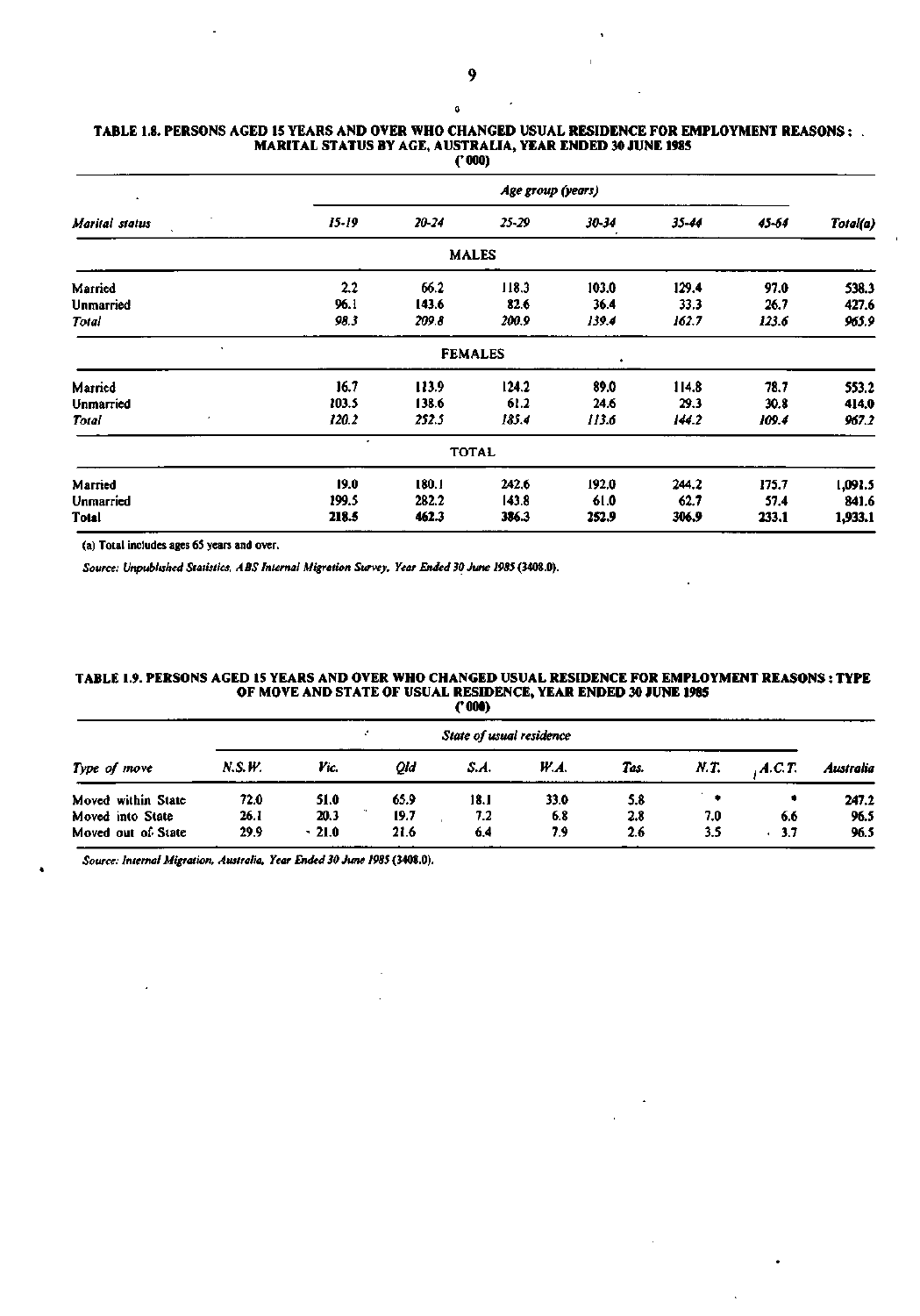



**Source: Labour Force Status and other Characteristics of Families, Australia. July 1985 (6224.0) .** 

 $\overline{\phantom{a}}$ 

t,

 $\mathcal{A}$ 

í

 $\ddot{\phantom{0}}$ 

i,

 $\ddot{\phantom{0}}$